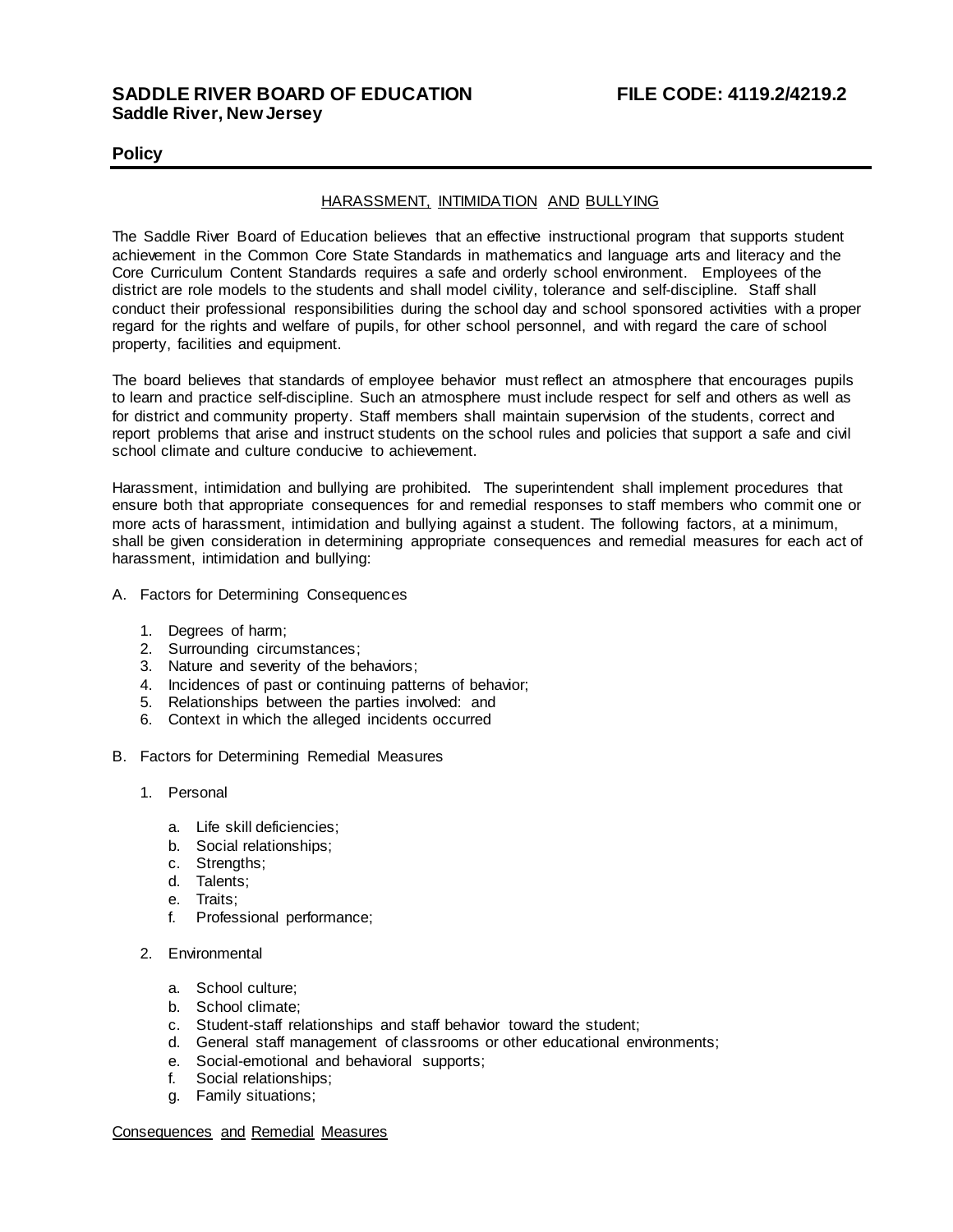## HARASSMENT, INTIMIDATION AND BULLYING (continued)

Consequences and appropriate remedial actions for staff members who commit one or more acts of harassment, intimidation and bullying may range from positive behavioral interventions up to and including suspension or dismissal according to approved protocol. Remedial measures shall be designed to correct the problem behavior, prevent another occurrence of the problem, and protect the victim of the act. The consequences and remedial measures may include, but are not to the examples listed below:

## A. Examples of Consequences

- 1. Admonishment;
- 2. Temporary removal from the classroom;
- 3. Deprivation of privileges;
- 4. Legal action.
- B. Examples of Remedial Measures
	- 1. Restitution and restoration;
	- 2. Mediation;
	- 3. Peer support group;
	- 4. Corrective instruction or other relevant learning or service experience;
	- 5. General professional development programs for certificated and non-certificated staff;
	- 6. Professional development plans for involved staff;
	- 7. Disciplinary action for school staff who contributed to the problem.

All incidents of harassment, intimidation and bullying shall be reported to the principal in accordance with law (N.J.S.A. 18A:37-13 et seq.) and board policy 5131.1 Harassment, Intimidation and Bullying. All school employees as well as all other members of the school community including students, parents/guardians, board members, volunteers, contracted service providers and visitors are required to verbally report alleged violations of this policy and board policy 5131.1 Harassment, Intimidation and Bullying to the principal on the same day the incident is witnessed or reliable information regarding any such incident is received. The principal shall inform the parents or guardians of all students involved in the alleged incident, and may discuss, as appropriate, the availability of counseling and other intervention services .

All acts of harassment, intimidation, or bullying shall be reported in writing to the school principal within two school days of when the incident is witnessed or reliable information that a student had been subject to harassment, intimidation, or bullying has been received.

All reported incidents of harassment, intimidation and bullying shall be investigated in accordance with law (N.J.S.A. 18A:37-13 et seg.) and the procedures detailed in board policy 5131.1 Harassment, Intimidation and Bullying. The school anti-bullying specialist shall conduct the investigations.

The board recognizes that some acts of harassment, intimidation or bullying may be isolated incidents requiring that the school respond appropriately to the individuals committing the acts. Other acts may be so serious or parts of a larger pattern of harassment, intimidation and bullying that they require a response either at the classroom, school building or school district levels or by law enforcement officials. Consequences and appropriate remedial actions for a staff member who commits an act of harassment, intimidation and bullying may range from positive behavioral interventions up to and including suspension or dismissal. In considering whether a response beyond the individual is appropriate, the administrator shall consider the nature and circumstances of the act, the degree of harm, the nature and severity of the behavior, past inc idences or past or continuing patterns of behavior, and the context in which the alleged incident(s) occurred.

Reprisal or retaliation against any person who reports an act of harassment, intimidation and bullying is prohibited. The consequence and appropriate remedial action for a person who engages in reprisal or retaliation shall be determined by the administrator. Acts of reprisal or retaliation can have a chilling effect on a school environment and can create an atmosphere where alleged violations of this policy are not reported. It is important to establish and maintain the norm that all suspected acts of reprisal and/or retaliation are taken seriously and appropriate responses are made in accordance with the totality of the circumstances.